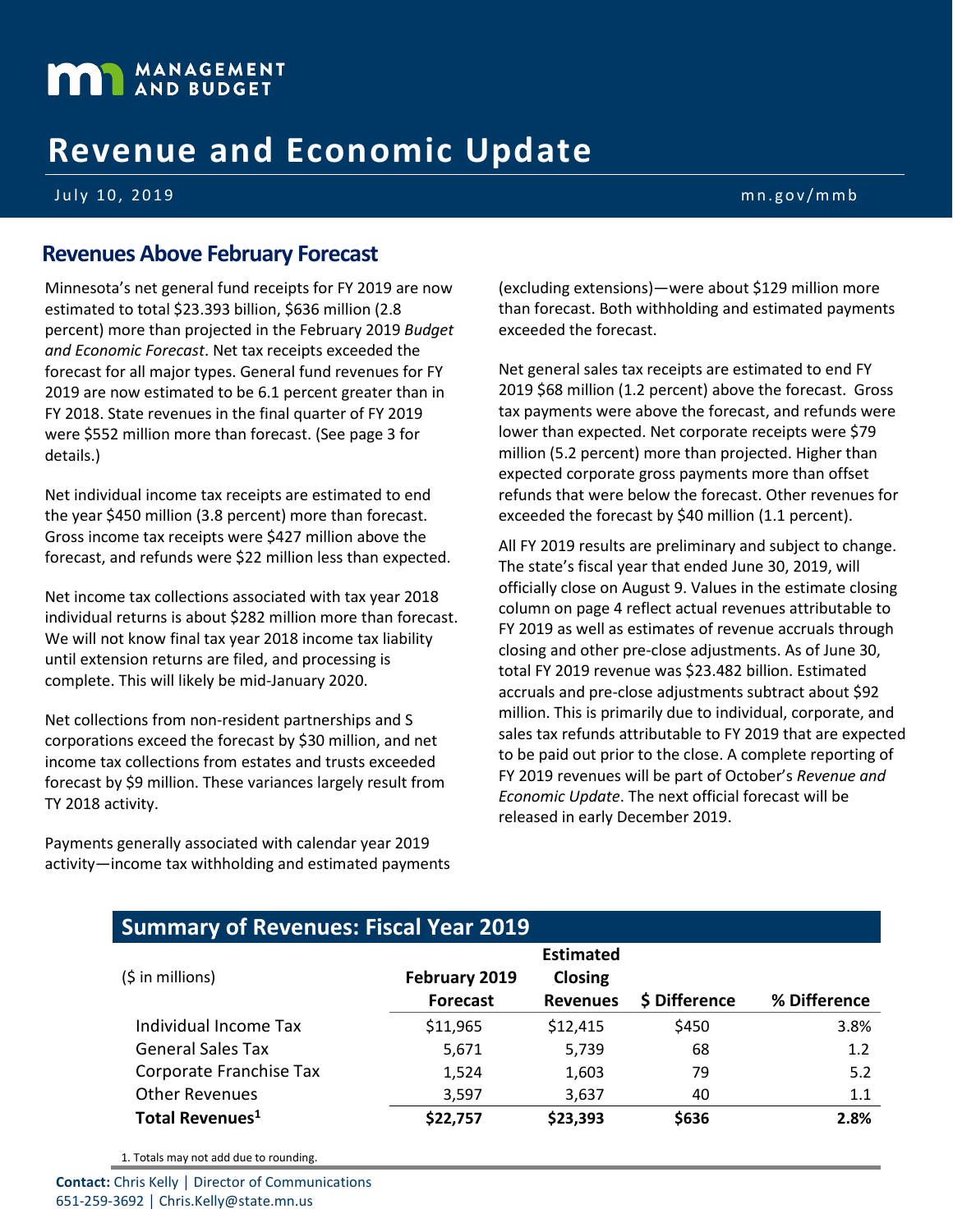### **Longest U.S. Economic Expansion Persists with Slowing Growth**

The current U.S. expansion is now the longest on record, and the economy is expected to continue to grow at slower rates. The outlook for U.S. real GDP growth in 2019 has improved since Minnesota's *Budget and Economic Forecast* was prepared in February 2019, but expectations for growth in 2020 have weakened. The Bureau of Economic Analysis (BEA) estimates that real GDP grew at an annual rate of 3.1 percent during the first quarter of 2019, supported by a surge in net exports and strong additions to inventories. IHS Markit (IHS), Minnesota's macroeconomic consultant, expects GDP growth to slow to 2.1 percent in the second quarter due to reversals of the first quarter exports surge and inventory build. IHS now expects annual economic growth to slow from 2.9 percent in 2018 to 2.6 percent in 2019. This occurs as global growth slows, tariffs dampen business investment, inventory building slows, and the economy approaches capacity constraints. The downshift continues, with annual real GDP growth expected to decelerate from 2.6 percent annually in 2019 to 1.8 percent in 2020, 1.7 percent in 2021, and 1.6 percent in 2022.

The IHS July baseline forecast for 2019 is similar to the Blue Chip Consensus, the median of 50 business and academic forecasts, which expects 2.5 percent growth in 2019 compared to IHS' forecast of 2.6 percent. The Blue Chip Consensus calls for 1.8 percent growth in 2020, the same as IHS.

The Bureau of Labor Statistics (BLS) reports that in June the seasonally adjusted U.S. unemployment rate remained little changed at 3.7 percent, 0.3 percentage points lower than a year earlier. IHS expects the unemployment rate to bottom out at 3.5 percent this summer and begin drifting up in 2020. The labor force participation rate was 62.9 percent in June, the same as one year ago. The BLS also reported that U.S. employers added 224,000 jobs in June, well ahead of the 172,000 monthly average so far this year and a significant rebound from a weak jobs report in May, when employers added only 72,000 jobs.

At their May meeting, the FOMC left its policy interest rate unchanged in a range between 2.25 percent and 2.5 percent. IHS now expects the FOMC to respond to subdued inflation and trade risks from tariffs and slowing global growth by lowering the target for the federal funds rate by 25 basis points at the upcoming meeting on July 31, 2019. IHS expects that solid economic growth will lead to a reversal of the rate cut in 2020.

In the July outlook, IHS assigns a probability of 55 percent to their baseline forecast, 35 percent to a more pessimistic scenario, and 10 percent to their optimistic outlook. This is a change from February, when the probabilities were 60, 25, and 15 percent, respectively. In the pessimistic scenario, a broad-based loss of confidence and risk aversion trigger a three-quarter recession starting in the second quarter of 2020. IHS assigns a 10 percent probability to a more optimistic scenario, in which productivity improvements boost incomes and, consequently, consumer spending. This scenario assumes that unemployment can fall to a lower level before it exerts inflationary pressure, keeping consumer price inflation lower than in the baseline.



Source: Bureau of Economic Analysis and IHS Markit.